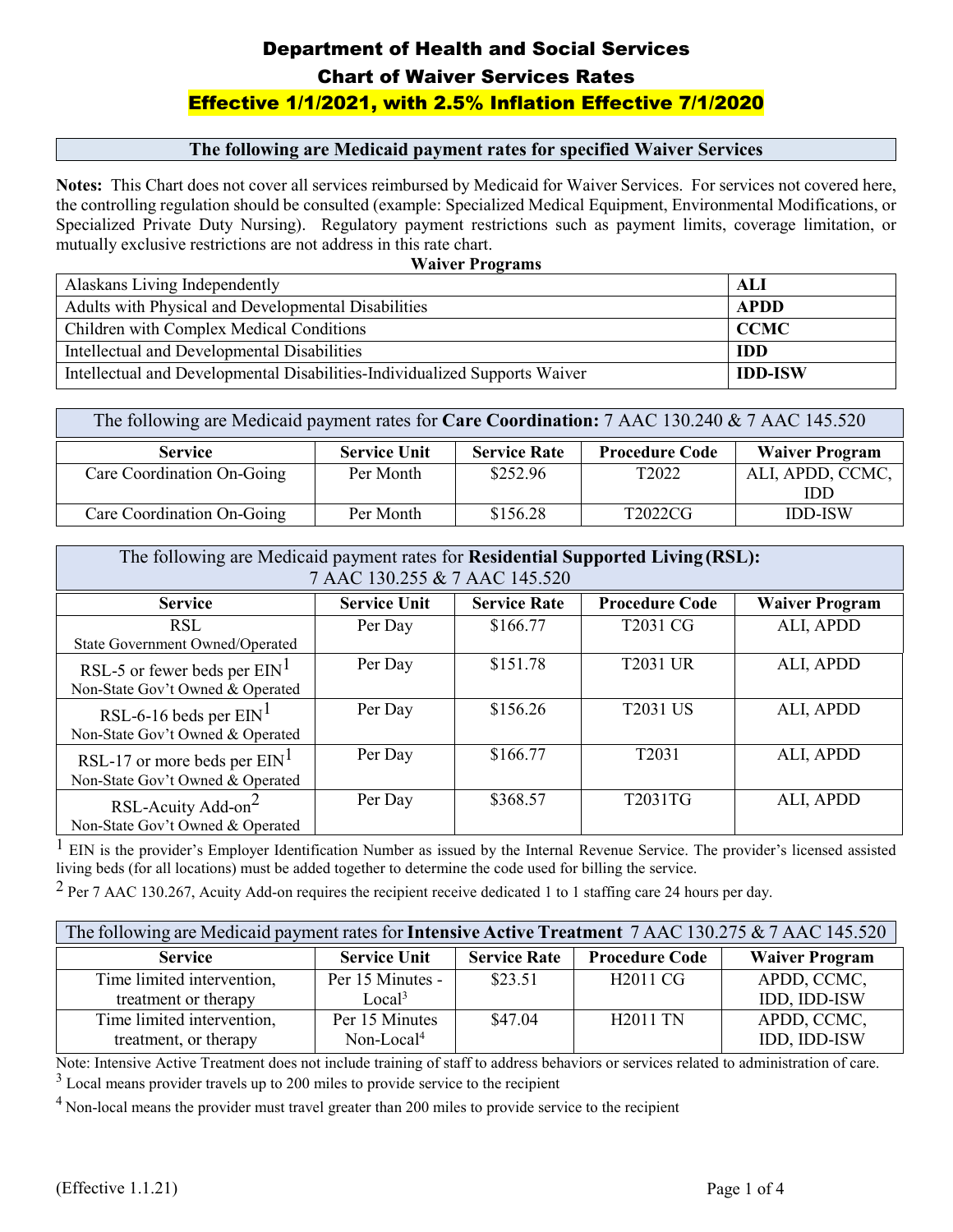| The following are Medicaid payment rates for Residential Habilitation: 7 AAC 130.265 & 7 AAC 145.520 |                     |                     |                                  |                                    |
|------------------------------------------------------------------------------------------------------|---------------------|---------------------|----------------------------------|------------------------------------|
| <b>Service</b>                                                                                       | <b>Service Unit</b> | <b>Service Rate</b> | <b>Procedure Code</b>            | <b>Waiver Program</b>              |
| Family Home Habilitation- Adult<br>Must be 18 or over                                                | Per Day             | \$126.00            | S <sub>5</sub> 140               | APDD, CCMC, IDD                    |
| Family Home Habilitation-Child<br>Must be 17 or younger                                              | Per Day             | \$157.60            | S5145                            | CCMC, IDD                          |
| Group Home Habilitation<br>Must be 18 or over                                                        | Per Day             | \$332.90            | T <sub>2016</sub>                | APDD, CCMC, IDD                    |
| Group Home Habilitation<br>Acuity Add-on <sup>2</sup>                                                | Per Day             | \$368.57            | T2016 TG                         | APDD, CCMC, IDD                    |
| Supported Living Habilitation<br>Must be 18 or over                                                  | Per 15 Minutes      | \$11.20             | T <sub>2017</sub>                | APDD, CCMC, IDD,<br><b>IDD-ISW</b> |
| In-Home Supports Habilitation<br>Must be 17 or younger                                               | Per 15 Minutes      | \$11.20             | T <sub>2017</sub> U <sub>4</sub> | CCMC, IDD,<br><b>IDD-ISW</b>       |

 $\frac{2}{2}$  Per 7 AAC 130.267, Acuity Add-on requires the recipient receive dedicated 1 to 1 staffing care 24 hour per day.

| The following are Medicaid payment rates for Respite: 7 AAC 130.280 & 7 AAC 145.520 |                     |                     |                       |                                  |
|-------------------------------------------------------------------------------------|---------------------|---------------------|-----------------------|----------------------------------|
| <b>Service</b>                                                                      | <b>Service Unit</b> | <b>Service Rate</b> | <b>Procedure Code</b> | <b>Waiver Program</b>            |
| Respite                                                                             | Per 15 Minutes      | \$6.58              | S5150                 | ALI, APDD, CCMC,<br>IDD, IDD-ISW |
| Respite<br>Family-Directed                                                          | Per 15 Minutes      | \$4.44              | S5150 U2              | CCMC, IDD,<br><b>IDD-ISW</b>     |
| Respite                                                                             | Per Day             | \$314.95            | S5151                 | ALI, APDD, CCMC,<br>IDD, IDD-ISW |
| Respite<br>Family-Directed                                                          | Per Day             | \$212.94            | S5151 U2              | CCMC, IDD,<br><b>IDD-ISW</b>     |

| The following are Medicaid payment rates for <b>Nursing Oversight and Care Management:</b><br>7 AAC 130.235 & 7 AAC 145.520 |                                            |                     |                       |                       |
|-----------------------------------------------------------------------------------------------------------------------------|--------------------------------------------|---------------------|-----------------------|-----------------------|
| <b>Service</b>                                                                                                              | <b>Service Unit</b>                        | <b>Service Rate</b> | <b>Procedure Code</b> | <b>Waiver Program</b> |
| Nursing Oversight and Care<br>Management                                                                                    | Per 15 Minutes -<br>Local <sup>3</sup>     | \$23.51             | T1016 CG              | CCMC, IDD             |
| Nursing Oversight and Care<br>Management                                                                                    | Per 15 Minutes -<br>Non-Local <sup>4</sup> | \$93.45             | <b>T1016 TN</b>       | CCMC, IDD             |

<sup>3</sup> Local means provider travels up to 200 miles to provide service to the recipient

<sup>4</sup> Non-local means the provider must travel 200 miles or more to provide service to the recipient

| The following are Medicaid payment rates for Private Duty Nursing: 7 AAC 130.285 |                                           |                      |                       |                       |
|----------------------------------------------------------------------------------|-------------------------------------------|----------------------|-----------------------|-----------------------|
| <b>Service</b>                                                                   | <b>Service Unit</b>                       | <b>Service Rate</b>  | <b>Procedure Code</b> | <b>Waiver Program</b> |
| Specialized Private Duty Nursing<br>Must be 21 or over                           | Per 15 Minutes<br><b>Registered Nurse</b> | Per 7 AAC<br>145.250 | T1002 U2              | ALI, APDD, IDD        |
| Specialized Private Duty Nursing<br>Must be 21 or over                           | Per 15 Minutes<br>LPN/LVN                 | Per 7 AAC<br>145.250 | T1003 U2              | ALI, APDD, IDD        |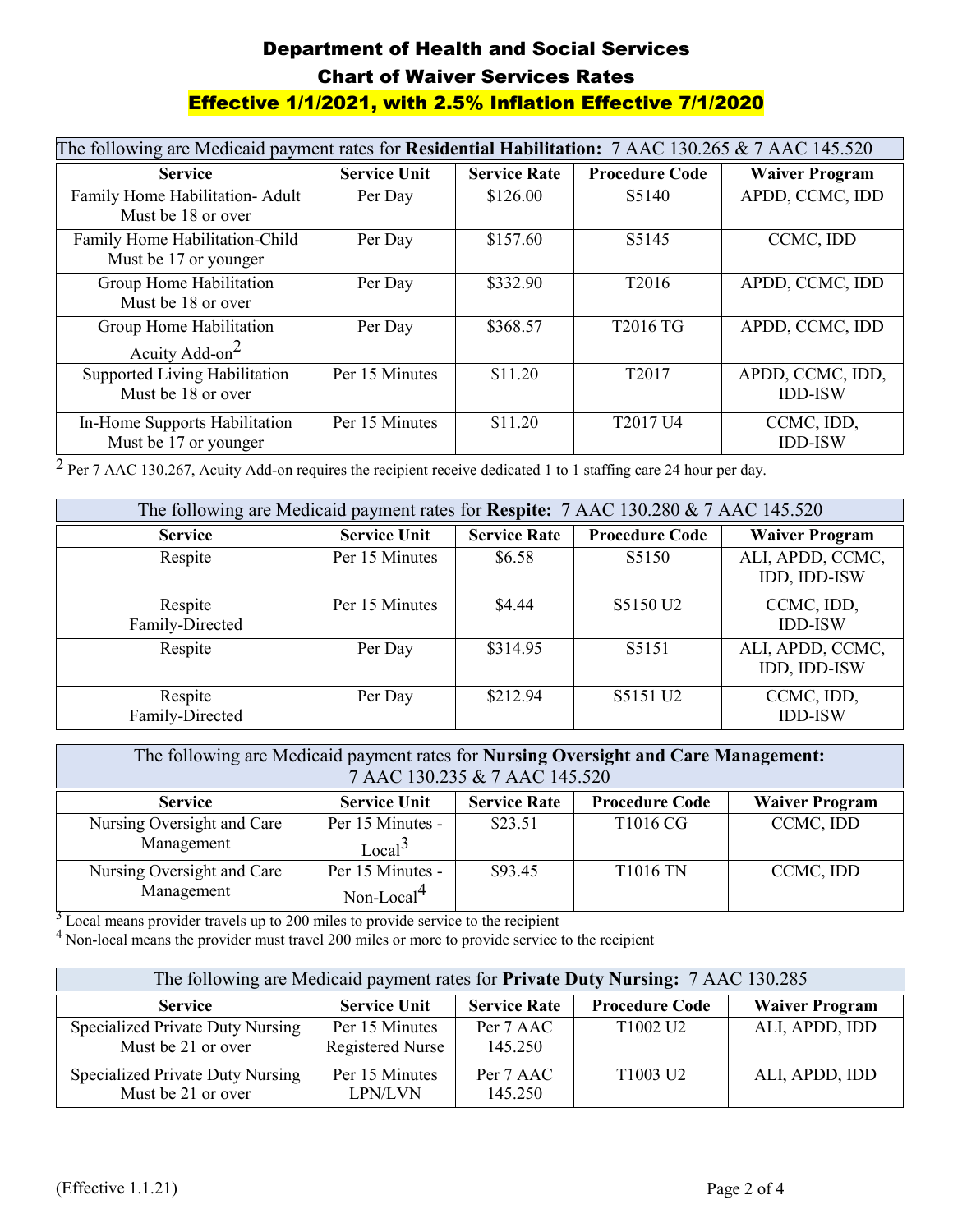| The following are Medicaid payment rates for Other Waiver Services 7 AAC 145.520 & as listed |                                                   |                     |                       |                                            |
|----------------------------------------------------------------------------------------------|---------------------------------------------------|---------------------|-----------------------|--------------------------------------------|
| <b>Service</b>                                                                               | <b>Service Unit</b>                               | <b>Service Rate</b> | <b>Procedure Code</b> | <b>Waiver Program</b>                      |
| Day Habilitation-Individual<br>7 AAC 130.260                                                 | Per 15 Minutes                                    | \$11.25             | T2021                 | APDD, CCMC,<br>IDD, IDD-ISW                |
| Day Habilitation-Group<br>7 AAC 130.260                                                      | Per 15 Minutes                                    | \$7.88              | T2021 HQ              | APDD, CCMC,<br>IDD, IDD-ISW                |
| Supported Employment-Individual<br>7 AAC 130.270                                             | Per 15 Minutes                                    | \$12.73             | T2019                 | APDD, CCMC,<br>IDD, IDD-ISW                |
| Supported Employment-Group<br>7 AAC 130.270                                                  | Per 15 Minutes                                    | \$8.92              | T2019 HQ              | APDD, CCMC,<br>IDD, IDD-ISW                |
| Pre-Employment-Individual<br>7 AAC 130.270                                                   | Per 15 Minutes                                    | \$12.73             | T2019 CG              | APDD, CCMC,<br>IDD, IDD-ISW                |
| Pre-Employment-Group<br>7 AAC 130.270                                                        | Per 15 Minutes                                    | \$8.92              | <b>T2019 TT</b>       | APDD, CCMC,<br>IDD, IDD-ISW                |
| <b>Adult Day</b><br>7 AAC 130.250                                                            | Per Half Day <sup>5</sup>                         | \$88.37             | S5101                 | ALI, APDD                                  |
| <b>Adult Day</b><br>7 AAC 130.250                                                            | Per 15 Minutes                                    | \$5.51              | S5100                 | ALI, APDD                                  |
| Meals-Home Delivered<br>7 AAC 130.295                                                        | Per Meal                                          | \$22.87             | S5170                 | ALI, APDD, CCMC,<br><b>IDD</b>             |
| Meals-Congregate<br>7 AAC 130.295                                                            | Per Meal                                          | \$22.22             | T2025                 | ALI, APDD,<br>CCMC, IDD                    |
| Transportation<br>7 AAC 130.290                                                              | Per Trip<br>up to 20 miles-<br>Recipient          | \$15.49             | T2003                 | ALI, APDD,<br>CCMC, IDD,<br><b>IDD-ISW</b> |
| Transportation<br>7 AAC 130.290                                                              | Per Trip<br>greater than<br>20 miles<br>Recipient | \$30.98             | <b>T2003 TN</b>       | ALI, APDD,<br>CCMC, IDD,<br><b>IDD-ISW</b> |
| Transportation<br>7 AAC 130.290                                                              | Per Trip<br>Attendant or<br>Escort                | \$15.49             | <b>T2001 SE</b>       | ALI, APDD,<br>CCMC, IDD,<br><b>IDD-ISW</b> |
| Transportation<br>Paratransit Provider <sup>6</sup><br>7 AAC 130.290                         | Per Trip<br>Recipient                             | \$30.98             | <b>T2003 CG</b>       | ALI, APDD, CCMC,<br>IDD, IDD-ISW           |

<sup>5</sup> Service period must be at least one hour with coverage up to four hours per day. This service unit is limited to one unit per day. Adult Day services in excess of one Per Half Day unit must be billed using the 15 minute service unit.

6 Paratransit providers defined under 49 CFR 37 Subpart F